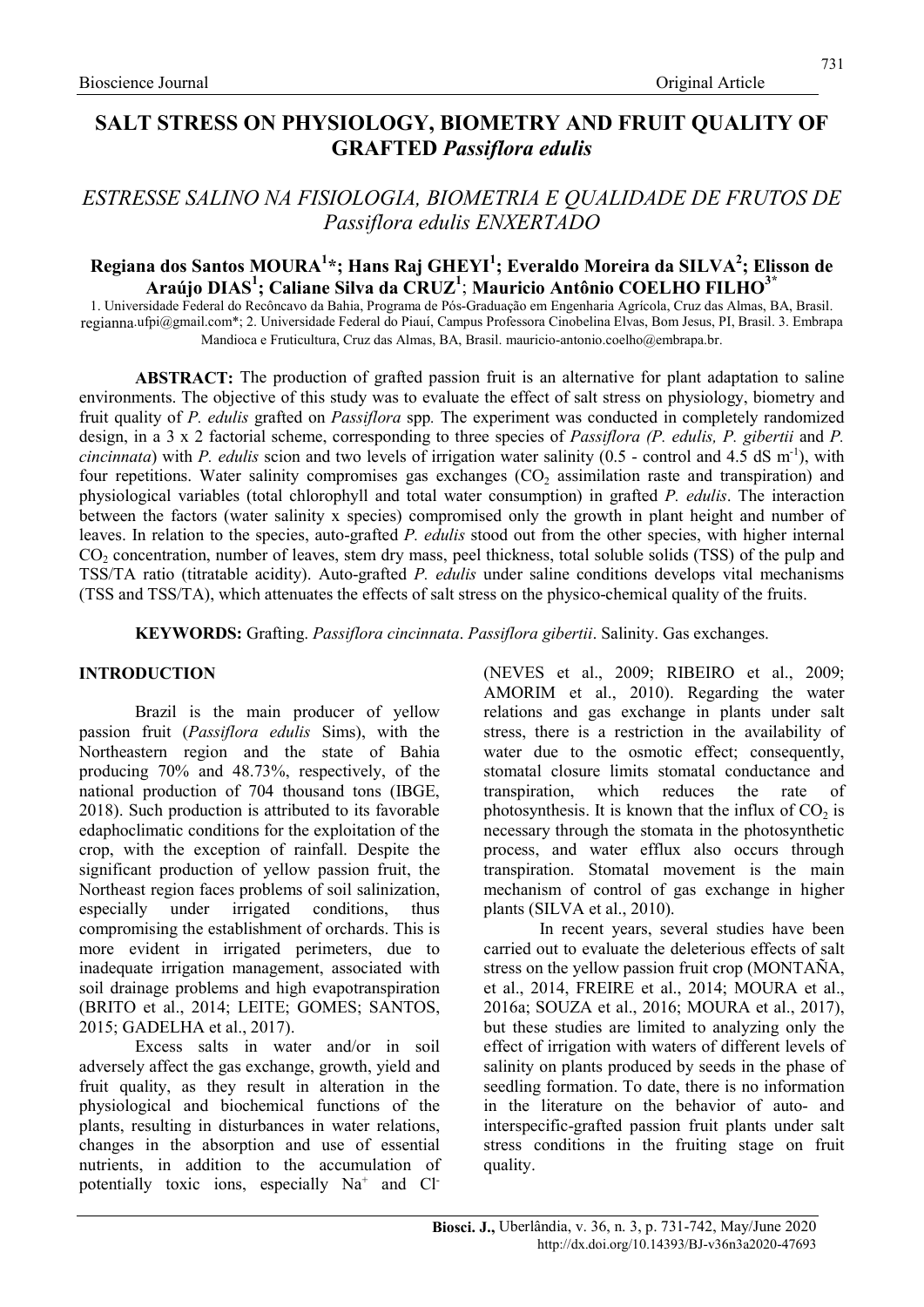Yellow passion fruit is traditionally grown through seeds; however, in order to minimize phytosanitary problems caused by soil pathogens, many researchers have studied the grafting of commercial species using rootstocks of wild species resistant to soil pathogens, mainly of the genus Fusarium (SANTOS et al., 2016; SCHMILDT et al., 2018), P. edulis/P. gibertii (CAVICHIOLI et al., 2011); P. edulis / P. mucronate (ALEXANDRE et al., 2013); P. edulis/P. mucronate (OLIARI et al., 2016); P. nitida/P. edulis, P. gibertii/P. edulis, P. alata - P. edulis (LIMA et al., 2017b).

However, most of these wild species have mechanisms of tolerance to water and salt stress because they are native to semi-arid regions. Thus, it is very opportune to study these species as rootstocks under conditions of salt stress for use in the agricultural sector. It is important to emphasize the desirable aspects in these plants after grafting, as these develop mechanisms to attenuate the effects of salt stress, such as stomatal regulation and compartmentalization of ions  $(Na<sup>+</sup>$  and Cl in the vacuoles, maintaining a favorable  $K^+/Na^+$  balance in the cytosol, allowing the development and production of the crop (SILVEIRA et al., 2016).

In this context, there is a need to adopt cultivation technologies that attenuate the deleterious effects of excess salts in irrigation water during the entire growth and production phase of the crop, especially with techniques that allow satisfactory agricultural production. The objective of this study was to evaluate the effect of salt stress on the physiology, biometry and fruit quality of P. edulis grafted on Passiflora spp.

#### MATERIAL AND METHODS

#### Location of experiment

The experiment was conducted in the experimental area of Embrapa Cassava and fruits, in Cruz das Almas, BA (Latitude of 12°48'19" S, Longitude of 39°06'23" W and altitude of 225 m). from March 2016 to August 2017, with mean annual rainfall, temperature and relative humidity of 1,224 mm, 24.5 °C and 80%, respectively (EMBRAPA, 2016).

#### Experimental design and vegetative material

The experiment was conducted in a completely randomized design, in a 3 x 2 factorial scheme, with three species of Passiflora (P. edulis, P. gibertii and P. cincinnata) and two levels of irrigation water salinity (0.5 - control and 4.5 dS m-<sup>1</sup>), with four replicates each. The level of 0.5 dS  $m^{-1}$ corresponds to the local supply water and  $4.5 \text{ dS m}^{-1}$ 

was prepared by dissolving sodium chloride (NaCl), using the relation between electrical conductivity  $(dS m<sup>-1</sup>)$  and concentration of salts  $(mg L<sup>-1</sup>)$ .

Initially, seeds of P. gibertii (BGP008), P. cincinnata (BGP290) and P. edulis (BRS 'Gigante Amarelo') were sown in polytubes in Vivato® substrate. After 90 days, when the plants had adequate height and stem diameter, they were grafted by the cleft method at the top. The scion used was P. edulis, BRS 'Gigante Amarelo' cultivar, in the three species mentioned above. After the grafting, the plants were transferred to a humid chamber for a period of seven days to avoid rapid dehydration of the scion and allow greater efficiency to obtain grafted seedlings (LIMA et al., 2017b).

#### Experimental conditions

The plants were transplanted into polyethylene bags with a capacity of  $3 \text{ dm}^3$ . The soil (sandy clay loam) used came from the experimental area of Embrapa Cassava and Fruits with the following physico-chemical characteristics in the 0- 20 cm layer: pH in water = 5.2;  $P = 2$  mg dm<sup>-3</sup>; K = 0.13 cmol<sub>c</sub> dm<sup>-3</sup>; Ca = 0.76 cmol<sub>c</sub> dm<sup>-3</sup>; Mg = 0.53 cmol<sub>c</sub> dm<sup>-3</sup>; Al = 0.3 cmol<sub>c</sub> dm<sup>-3</sup>; Na = 0.03 cmol<sub>c</sub> dm<sup>-3</sup>; H + Al = 3.19 cmol<sub>c</sub> dm<sup>-3</sup>; SB = 1.45 cmol<sub>c</sub> dm<sup>-3</sup>; CEC = 4.64 cmol<sub>c</sub> dm<sup>-3</sup>; V = 31%; OM = 8 g kg<sup>-1</sup>; total sand = 647 g kg<sup>-1</sup>; silt = 79 g kg<sup>-1</sup>; clay =  $274$  g kg<sup>-1</sup>. After 30 days, the grafted plants were transplanted into 40  $\text{dm}^3$  containers with 40 kg of the above mentioned soil. 50 g of FTE BR12 + 50 g of  $MAP + 50$  g of potassium chloride were added to each container, which were protected with plastic (mulch) in order to avoid losses of water by evaporation and kept in the experimental area of Embrapa Cassava and Fruits.

At 15 days after transplanting, the plants were submitted to irrigation with saline water according to treatments. Irrigations were carried out on alternate days, the volume of water applied being calculated according to the following formula:  $VI =$ (VA-VD)/0.9, where VI corresponds to the volume of water to be applied in the irrigation; VA to the volume of water applied in the previous irrigation; and VD to the volume of water drained in the previous irrigation. The index "0.9" corresponds to the factor that fixes the leaching fraction of 10%, in order to avoid excessive accumulation of salts in the soil. Drainage control was performed in each irrigation, and a collector was attached to the base of each container. After 60 days of transplanting, fertilization was carried out with FORTH Soluveis® (Nitrogen 19%, Phosphorus 19%, Potassium 19%, Boron 0.02%, Magnesium 0.6%), monthly, until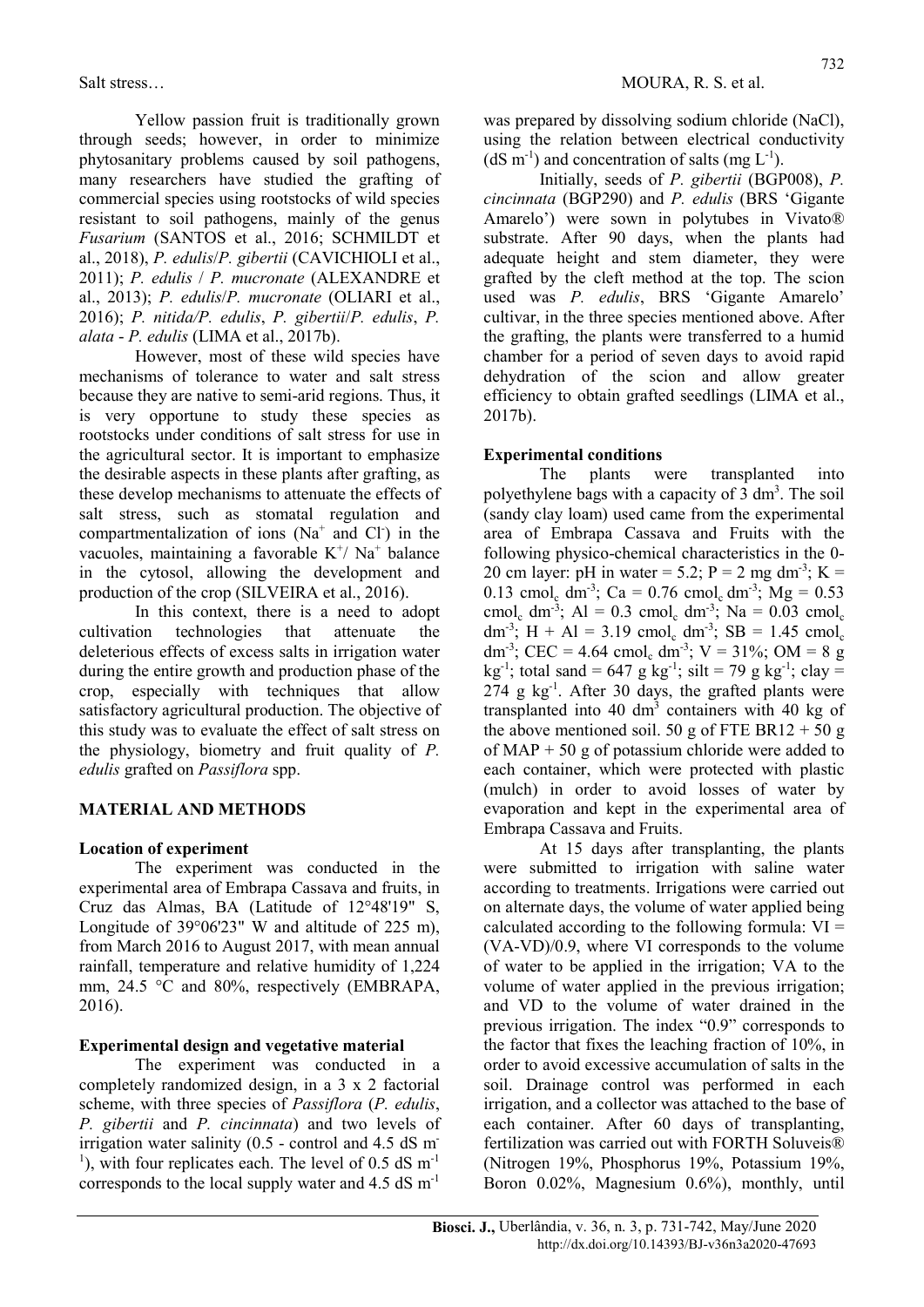Salt stress… MOURA, R. S. et al.

The plants were conducted on vertical plain wire guides, located at 2.0 m above the soil surface. Pruning of the main branch was carried out when it passed 10 cm of the wire and the pruning of the two lateral branches was performed when both reached 1.5 m in length.

#### Physiological characteristics

At the beginning of flowering and fruiting (at 136 and 226 days after irrigation with saline water started, respectively), the plants were evaluated for  $CO_2$  assimilation rate (A), transpiration (E), stomatal conductance (gs) and internal concentration of  $CO<sub>2</sub>(C<sub>i</sub>)$  in fully expanded leaves between 09:00 and 12:00h under saturated radiation and ambient conditions of temperature and  $CO<sub>2</sub>$ concentration, utilizing a Infra-red Gas Analyser - IRGA (LCI System, ADC, Hoddesdom). The total chlorophyll (TC) was measured in the beginning of flowering with digital chlorophyll meter, and total water consumption (TWC) was estimated at the end of the study by the difference between water volume applied and drained during the crop cycle.

#### Biometric characteristics

At 226 days after irrigation with saline water, passion fruit plants were evaluated for growth and development, by means of plant height (PH) from the point of grafting, number of leaves (NL), stem diameter (SD), leaf dry mass (LDM), stem dry mass (SDM) and root dry mass (RDM) per plant.

### Physico-chemical characteristics of fruits

At 226 days after irrigation with saline water, passion fruits were evaluated for fruit weight (FW), fruit length (FL), fruit diameter (FD), peel thickness (PT), peel weight (PW), weight of pulp (WP), total soluble solids (TSS), titratable acidity (TA) and the TSS/TA ratio, following the methodologies recommended by Jesus et al. (2017).

#### Statistical analysis

The data were submitted to analysis of variance (ANOVA) by the F test ( $p \le 0.05$ ) with further analysis of the interaction whenever it was significant. The quantitative factor, relative to the water salinity levels, and the species factor were analyzed by comparing means based on the Tukey test at 0.05 probability level. All analysis were performed using the Agricolae package implemented in the R program (R DEVELOPMENT CORE TEAM, 2016).

### RESULTS AND DISCUSSION

From the results of Table 1, it is observed that there was no interaction between the factors species x salinity, with a significant effect for the factor species only on the internal  $CO<sub>2</sub>$ concentration (*Ci*) in the flowering stage ( $p < 0.05$ ), while the factor salinity was significant for transpiration  $(E)$  and photosynthesis  $(A)$  in the flowering stage and  $E$  in the fruiting stage, and total chlorophyll (TC) and total water consumption (TWC).

Table 1. Summary of F test and means of gas exchange in passion fruit plants at 136 and 226 days after irrigation with saline water.

| SV                                                                                                                                            | Flowering (136 days) |                   |       |                  | Fruiting (226 days) |                   |       |       |        | <b>TWC</b> |
|-----------------------------------------------------------------------------------------------------------------------------------------------|----------------------|-------------------|-------|------------------|---------------------|-------------------|-------|-------|--------|------------|
|                                                                                                                                               | $\overline{C}$ i     | Е                 | gs    | $\boldsymbol{A}$ | Ci                  | E                 | gs    | A     | TC     |            |
| Species (S)                                                                                                                                   | $\ast$               | ns                | ns    | ns               | ns                  | ns                | ns    | ns    | Ns     | ns         |
| Water salinity (WS)                                                                                                                           | ns                   | *                 | ns    | *                | ns                  | *                 | ns    | ns    | *      | $***$      |
| Interaction $(S \times WS)$                                                                                                                   | ns                   | ns                | ns    | ns               | ns                  | ns                | ns    | ns    | Ns     | ns         |
| CV(%)                                                                                                                                         | 10.42                | 25.07             | 20.4  | 21.19            | 25.23               | 20.27             | 1.65  | 22.54 | 28.52  | 9.52       |
| P. edulis/Passiflora spp.<br>Mean                                                                                                             |                      |                   |       |                  |                     |                   |       |       |        |            |
| P. cincinnata                                                                                                                                 | 214.11ab             | 1.93a             | 0.11a | 8.60a            | 185.93a             | 1.73a             | 0.08a | 5.47a | 45.33a | 88.44a     |
| P. gibertii                                                                                                                                   | 198.18b              | 1.77a             | 0.10a | 8.42a            | 226.41a             | 1.96a             | 0.08a | 5.91a | 41.62a | 85.37a     |
| P. edulis                                                                                                                                     | 227.5a               | 2.11a             | 0.12a | 8.03a            | 223.53a             | 1.80a             | 0.08a | 5.04a | 47.20a | 91.93a     |
| Water salinity ( $dS \, m^{-1}$ )                                                                                                             |                      |                   |       |                  |                     |                   |       |       |        |            |
| 0.5                                                                                                                                           | 216.90a              | 2.18a             | 0.12a | 9.13a            | 223.37a             | 2.0a              | 0.10a | 5.80a | 50.36a | 100.15a    |
| 4.5                                                                                                                                           | 209.62a              | 1.70 <sub>b</sub> | 0.10a | 7.57b            | 200.55a             | 1.65 <sub>b</sub> | 0.07a | 5.17a | 39.07b | 77.01b     |
| $\alpha V$ and $\alpha$ is the set of $\alpha$ and $\alpha$ is the set of $\alpha$ and $\alpha$ is the set of $\alpha$ is the set of $\alpha$ |                      |                   |       |                  |                     |                   |       |       |        |            |

SV: source of variation. ns: not significant, \* significant ( $p \le 0.05$ ) and \*\* significant ( $p \le 0.01$ ) by the F test of the analysis of variance. Means followed by the same letter in the column do not differ by Tukey's test at 0.05 probability level. Ci: internal concentration of CO<sub>2</sub> (μmol m<sup>-2</sup> S<sup>-1</sup>); E: transpiration (mmol H<sub>2</sub>O m<sup>-2</sup> s<sup>-1</sup>); gs: stomatal conductance (mol H<sub>2</sub>O m<sup>-2</sup> s<sup>-1</sup>); A: CO<sub>2</sub> assimilation rate (μmol m<sup>-2</sup> s<sup>-</sup> <sup>1</sup>); TC: total chlorophyll (µmol g<sup>-1</sup> FM) and TWC: total water consumption (L plant<sup>-1</sup>). The gs data were transformed by the square root equation of  $y + 1.0 - SQRT(y + 1.0)$ .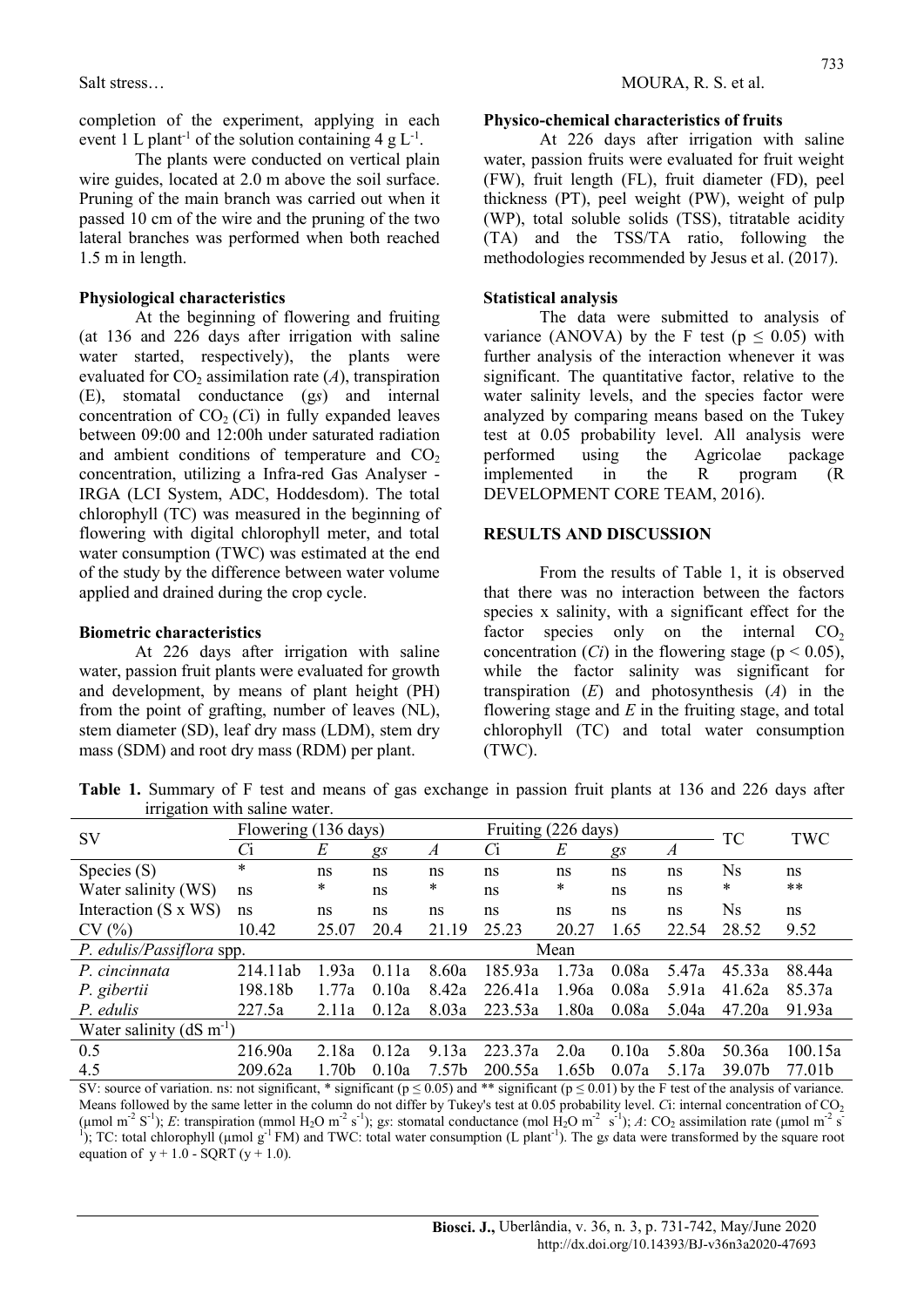Salt stress… MOURA, R. S. et al.

The variation of the internal concentration of  $CO<sub>2</sub>$  (*Ci*) was intrinsic to the species factor in the flowering stage of the grafted passion fruit, as no influence was observed on gs and A. Different values of Ci are observed in the different rootstocks, being higher in auto-grafted P. edulis, with 227.5  $\mu$ mol mol<sup>-1</sup> and lower in *P. edulis /P. gibertii*, with 198.18  $\mu$ mol mol<sup>-1</sup>. In the fruiting stage there was no significant effect on Ci (Table 1), demonstrating that grafting exerts a pronounced effect on carbon metabolism in the flowering stage. Very high values of  $Ci$  in leaf mesophyll indicate that  $CO<sub>2</sub>$  is not being used for sugar synthesis by photosynthetic process, with accumulation of this gas, indicating that other non-stomatal factors are interfering in this process (LARCHER, 2006). These values are in agreement with those found by Freire et al. (2014), who verified Ci values of 229.4  $\mu$ mol mol<sup>-1</sup> in P. edulis plants in the fruiting stage.

In different citrus rootstocks, Brito et al.  $(2016)$  also observed significant variations in the Ci of the plants, as observed in the present study, occurring different capacities of electron transport and gas exchange, to the detriment of the genetic variability observed in the species studied.

In the flowering stage of the grafted plants, the water salinity of  $4.5$  dS m<sup>-1</sup> affected the transpiration rate of plants (1.7 mmol H<sub>2</sub>O m<sup>-2</sup> s<sup>-1</sup>),  $22\%$  less compared to the control  $(2.18 \text{ mmol H}_2\text{O})$  $m^{-2}$  s<sup>-1</sup>) (Table 1), and this reduction in transpiration is a consequence of the effect of the salts on plant physiology (DIAS et al., 2016). Reduction in transpiration induced by water and salt stresses were also observed in Jatropha curcas by Silva et al. (2010), in P. edulis by Freire et al. (2014) and in Ricinus communis L. by Lima et al. (2017a). Leaf transpiration under conditions of salt stress is generally attributed to the partial closure of the stomata associated with the osmotic effect and ionic toxicity on plant metabolism (NEVES et al., 2009). Under these conditions, there is an imbalance between water absorption by the roots and the transpiration; therefore, partial closure of stomata is considered a strategy to avoid excessive dehydration or a consequence of the water imbalance in the epidermis of the leaves (RIBEIRO et al., 2009).

The net assimilation rate (A) was compromised when the plants were irrigated with saline water (Table 1) in the flowering stage, being a sensitive phase (136 days after irrigation with saline water), with lower values (7.57 µmol  $CO_2$  m<sup>2</sup> s<sup>-1</sup>), whereas the plants under control treatment reached 9.13 µmol  $CO_2$  m<sup>2</sup> s<sup>-1</sup>, with a 17.1% reduction. Salt stress reduces the net  $CO<sub>2</sub>$  assimilation and transpiration rate in glycophytes (FREIRE et al.,

2014), corroborating the responses obtained in the rate of net assimilation and transpiration in the flowering and fruiting stages (Table 1). Bezerra et al. (2018), evaluating Psidium guajava under salt stress, also observed a reduction of 18.35% per unit increase of ECw.

Salinity causes great disturbances in plant metabolism, and the first effects caused by excess salt are biophysical in nature, especially osmotic effects, restricting water transport, then quickly triggering a sequence of hormone-modulated reactions, which leads to reduced water absorption, transpiration and restriction of photosynthetic  $CO<sub>2</sub>$ assimilation in cells, among others. In the present study, ECw of 4.5 dS  $m^{-1}$  reduced the A by 17%, due to osmotic effects on plant metabolism (SILVEIRA et al., 2016), indicating that some nonstomatal factor is interfering in this process.

Physiological disturbances in glycophytes caused by salt stress were verified by Cha-um and Kirdmanee (2011) and Freire et al. (2014), corroborating the results observed in passion fruit plants irrigated with saline water. The use of saline water in Vigna unguiculata and Sorghum bicolor also reduced the photosynthetic rate, as observed in the present study, attributed to the partial closure of the stomata (NEVES et al., 2009; SILVA et al., 2013; COELHO et al., 2018). Prolonged exposure to salts causes changes in the stomatal conductance of the plant, thereby limiting the influx of  $CO<sub>2</sub>$  into the mesophyll. In addition, high concentrations of ions have been reported as the cause of damage to enzyme and cell membrane structures, directly affecting photosynthesis (SILVA et al., 2011).

In the fruiting stage, the passion fruit plants under salt stress had reduced transpiration (1.65 mmol  $H_2O$  m<sup>-2</sup> s<sup>-1</sup>), with inhibition of 17.5% compared to the control, a result similar to that found in the flowering stage and in the rate of assimilation  $(A)$  (Table 1).

These results agree with those of Bezerra et al. (2018), who observed reductions in transpiration at 255 and 300 days after transplanting of Psidium guajava equal to 14.80 and 3.62% per unit increase in irrigation water salinity, respectively. The increment in soil salinity caused by the increase in irrigation water salinity reduces the osmotic potential of the soil solution, requiring from plants greater expenditure of energy to absorb water. In this situation, in an attempt to reduce water losses by transpiration, the plants decrease or deactivate part of their leaf area, hence reducing net photosynthesis and metabolic production (Freire et al., 2014).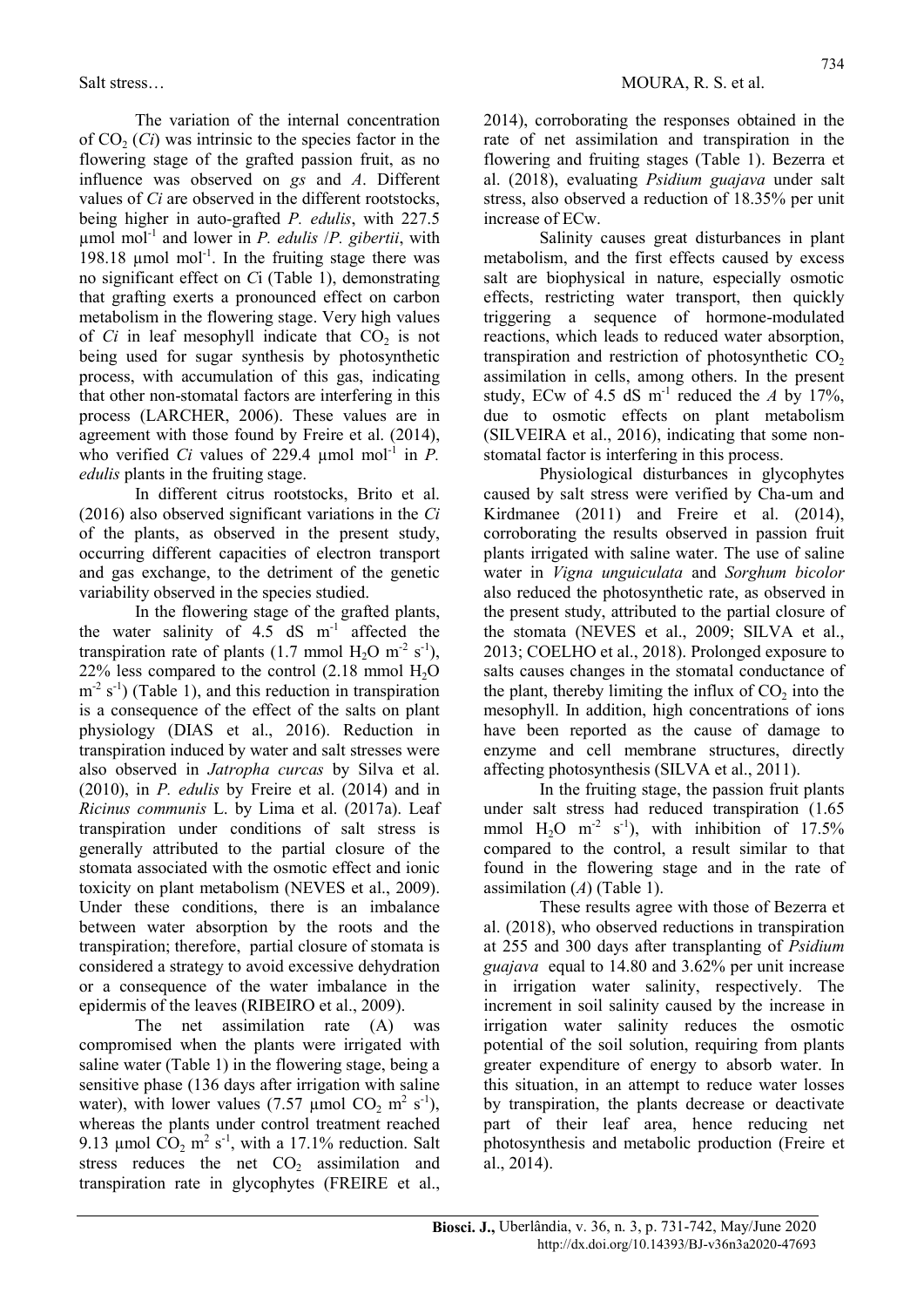Likewise, Nascimento et al. (2016) observed in vines under water deficit, reduction in photosynthesis, stomatal conductance and transpiration, while Suassuna et al. (2014) verified reductions in gs and  $E$  in citrus rootstocks with water restriction. One of the effects of salt stress is the reduction in the availability of water to plants, which causes significant decreases in photosynthetic activity, transpiration and stomatal conductance, and this condition is mainly related to stomatal closure. Neves et al. (2009) and Silva et al. (2013), studying cowpea and Coelho et al. (2018) studying sorghum, also found that salt stress negatively affected plant transpiration. The observed reduction in transpiration rate with the increase in water salinity was due to the osmotic effect of salts around the roots and the possible accumulation of potentially toxic ions ( $Na<sup>+</sup>$  and Cl<sup>-</sup>) in leaf tissues (BEZERRA et al., 2018).

The ECw of  $4.5$  dS m<sup>-1</sup> affected total chlorophyll (TC) and total water consumption (TWC) with reductions of 22.4 and 23.1% compared to the low-salinity treatment ( $ECw = 0.5$ )  $dS$  m<sup>-1</sup>), respectively (Table 1). This reduction in chlorophyll content is probably due to the effect of accumulated ions on chlorophyll biosynthesis in different fractions. The reduction in chlorophyll biosynthesis may be an acclimation response to salt stress in the context of energy savings and lower light energy uptake to avoid photooxidative stress (SILVEIRA et al., 2016). According to Munns and Tester (2008), the reduction in chlorophyll content is the result of imbalance in physiological and biochemical activities promoted by the salt content in addition to that tolerated by crops. For these authors, the excess of salt stimulates the enzymatic activity of chlorophyllase, which degrades the photosynthesizing pigment molecules and induces the structural destruction of chloroplasts, also causing the imbalance and loss of activity of pigmentation proteins.

The reduction of the total water consumption in the saline treatment is attributed to the high salt concentration of the irrigation water, which reduces the water potential of the soil solution, causing a decrease in the water availability to the plant, thus reducing water consumption (DIAS et al., 2016), and consequently reducing transpiration and photosynthesis (Table 1). Similar results were also observed in Passiflora edulis by Freire et al. (2014), who found a 42.2% reduction in net photosynthesis between plants irrigated with low-salinity water and 4.5 dS m<sup>-1</sup>, and Moura et al. (2017) observed a reduction of 4.48% in total water consumption per unit increase in irrigation water electrical conductivity (ECw), due to high salinity in irrigation water.

There was a significant effect of the factor species on NL ( $p < 0.05$ ) and LDM ( $p < 0.01$ ). However, salinity did not have a significant effect on any of the biometric variables evaluated, while species x salinity interaction for the NL and PH variables was significant at 0.05 probability level (Table 2).

| $\frac{1}{2}$ assembly the special contract $\frac{1}{2}$ and $\frac{1}{2}$ are $\frac{1}{2}$ and $\frac{1}{2}$ are $\frac{1}{2}$ and $\frac{1}{2}$ are $\frac{1}{2}$ and $\frac{1}{2}$ are $\frac{1}{2}$ and $\frac{1}{2}$ are $\frac{1}{2}$ and $\frac{1}{2}$ are $\frac{1}{2}$ and |           |                   |        |        |                   |        |  |  |  |
|---------------------------------------------------------------------------------------------------------------------------------------------------------------------------------------------------------------------------------------------------------------------------------------|-----------|-------------------|--------|--------|-------------------|--------|--|--|--|
| <b>SV</b>                                                                                                                                                                                                                                                                             | $PH$ (cm) | <b>SD</b><br>(mm) | NL     | LDM(g) | SDM(g)            | RDM(g) |  |  |  |
| Species (S)                                                                                                                                                                                                                                                                           | ns        | ns                | $\ast$ | ns     | $***$             | ns     |  |  |  |
| Water salinity (WS)                                                                                                                                                                                                                                                                   | ns        | ns                | ns     | ns     | ns                | ns     |  |  |  |
| Interaction (S x WS)                                                                                                                                                                                                                                                                  | *         | ns                | *      | ns     | ns                | ns     |  |  |  |
| CV(%)                                                                                                                                                                                                                                                                                 | 27.35     | 15.82             | 17.71  | 10.57  | 14.57             | 13.36  |  |  |  |
| P. edulis/Passiflora spp.                                                                                                                                                                                                                                                             |           |                   | Mean   |        |                   |        |  |  |  |
| P. cincinnata                                                                                                                                                                                                                                                                         | 81.00a    | 6.75a             | 13.37c | 4.86a  | 2.36ab            | 1.47a  |  |  |  |
| P. gibertii                                                                                                                                                                                                                                                                           | 107.83a   | 5.61a             | 18.03b | 5.04a  | 2.05 <sub>b</sub> | 1.43a  |  |  |  |
| P. edulis                                                                                                                                                                                                                                                                             | 90.83a    | 6.80a             | 18.66a | 5.05a  | 2.77a             | 1.47a  |  |  |  |
| Water salinity $(dS m^{-1})$                                                                                                                                                                                                                                                          |           |                   |        |        |                   |        |  |  |  |
| 0.5                                                                                                                                                                                                                                                                                   | 99.25a    | 6.74a             | 17.19a | 5.15a  | 2.49a             | 1.50a  |  |  |  |
| 4.5                                                                                                                                                                                                                                                                                   | 87.20a    | 6.03a             | 16.19a | 4.80a  | 2.30a             | 1.42a  |  |  |  |
| $\mathcal{E}U_1$ course of variations not not cionificant $*$ cionificant ( $a < 0.05$ ) and $**$ cionificant ( $a < 0.01$ ) by the test $E$ . Moone followed by the                                                                                                                  |           |                   |        |        |                   |        |  |  |  |

Table 2. Summary of F test and means of the biometric variables of P. edulis grafted on three rootstocks of Passiflora spp. at 226 days after irrigation with saline water.

SV: source of variation; ns: not significant, \* significant ( $p \le 0.05$ ) and \*\* significant ( $p \le 0.01$ ) by the test F. Means followed by the same letter in the column do not differ by Tukey test at 0.05 probability level. PH: plant height, SD: stem diameter, NL: number of leaves, LDM: leaf dry mass, SDM: stem dry mass and RDM: root dry mass.

For the interaction between species and water salinity, with regard to plant height, P.  $edulis/P$ . *edulis* had higher  $\overrightarrow{PH}$  in the saline treatment  $(4.5 \text{ dS} \text{ m}^{\text{-1}})$ , with  $45.5\%$  superiority compared to the low-salinity treatment. However, the P. edulis plants grafted on P. cincinnata and P. gibertii in the saline treatment had reductions of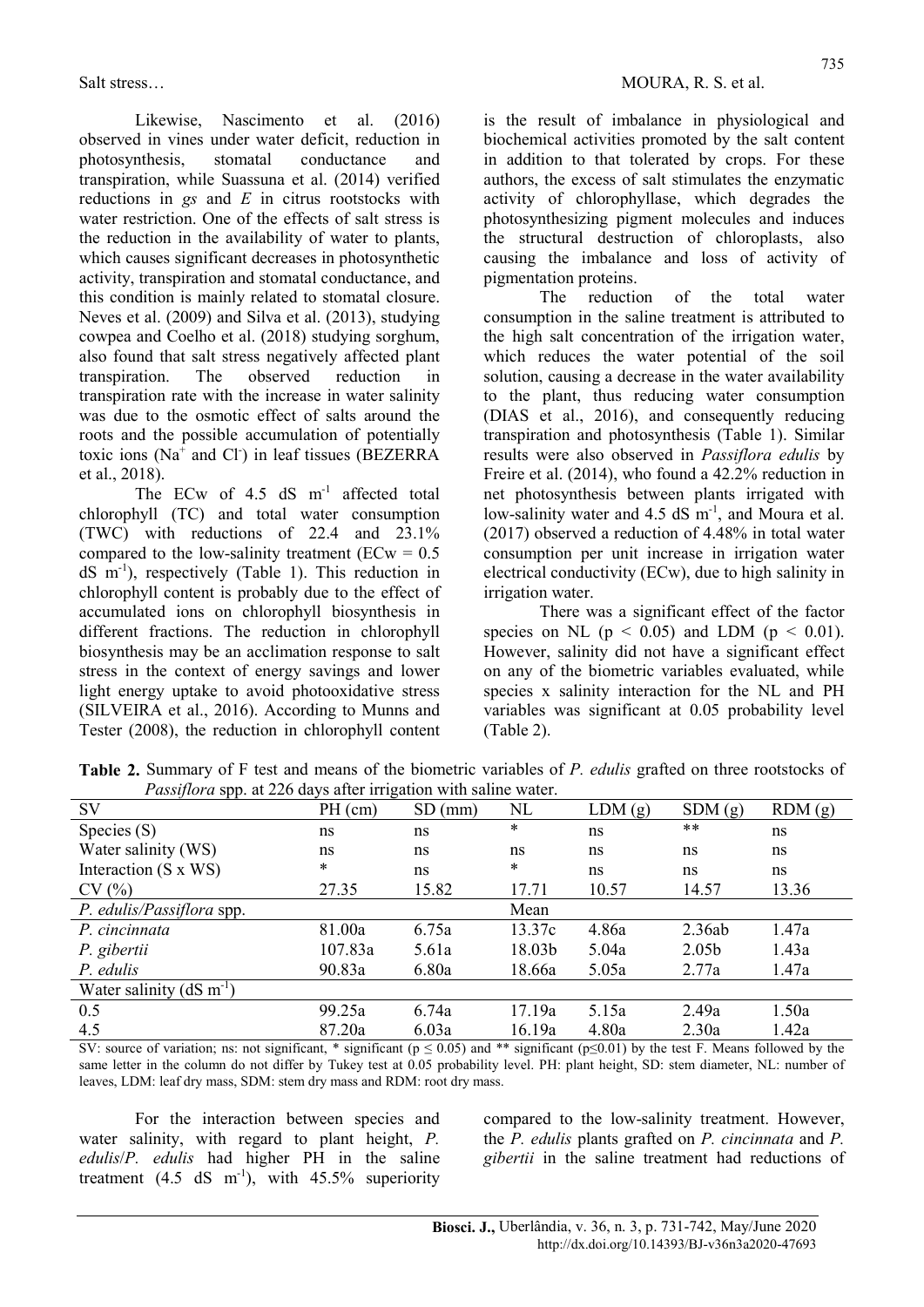40.78 and 23.22%, respectively, in the height compared to the non-saline treatment (Figure 1A)

The reduction of PH as a function of the increase in salt concentration occurred due to the osmotic effect, which restricted the availability of water and nutrients, consequently compromising the physiological and metabolic processes for plants to adjust and produce vital substances, such as proteins, enzymes, nucleic acids and other organic assimilates, such as carbohydrates and sugars, essential for osmotic adjustment and growth (HEIDARI, 2009). This result corroborates the physiological and gas exchange results, where TWC, TC, E and A were compromised under highsalinity water (Table 1).

In relation to the species, P. edulis in the saline treatment indicated superiority in comparison to the others, and in the control treatment it had lower height. It is suggested that stress in autografted plants of P. edulis activates mechanisms that minimize the effects of excess salts on the vital processes of plants, leading to higher PH in the saline treatment. This result shows that grafting is a valid strategy to avoid, at least partially, the ionic stress. Estañ et al. (2005) suggested that the effect of salt stress on tomato rootstock may vary according to the level of stress. These authors observed that Radja and Pera rootstocks had better physiological responses at higher salinity levels (50 and 75 mM NaCl); likewise, the autografted P. edulis in the present study had greater growth under salt stress. Moura et al. (2017) and Andrade et al. (2018) verified that P. edulis was significantly affected by reduction in PH with increased water salinity, while Souza et al. (2016) observed that the height of P. edulis under ECw of 4.0 dS m<sup>-1</sup> was not affected in sandy soil, that is, this species has mechanisms of tolerance to salinity.





Means followed by lowercase letters (species) for the same water salinity levels and uppercase lettrers (salinity) for the same species do not differ by Tukey's test ( $p \le 0.05$ ).

In relation to the factor species, autografted P. edulis had the highest number of leaves, followed by P. gibertii rootstock with 39.56 and 34.85% of superiority in comparison to P. cincinnata, respectively (Table 2), and this result for P. edulis is in agreement with the  $Ci$  observed in Table 1.

Salts decrease the absorption of water and nutrients by plants and, when under salt stress, trigger the osmotic adjustment mechanism to maintain the turgidity of the cells, which results in a slower growth of the stressed plants (DEINLEIN et al., 2014, GUERZONI et al., 2014). For the species x water salinity interaction, there was a reduction in leaf production in P. edulis/P. cincinnata plants, when they were submitted to ECw of 4.5 dS  $m^{-1}$ , decreasing the NL by 27.41% in comparison to the non-saline treatment ( $ECw = 0.5$  dS m<sup>-1</sup>). Therefore, lower NL was observed in relation to the other combinations of grafting (Figure 1B). In autografted

plants of P. edulis, an opposite effect was observed, with an increase of 28.67% in the NL under highsalinity (4.5 dS m<sup>-1</sup>); however, when using  $P$ . gibertii as rootstock, no significant changes were observed at 0.05 probability level (Figure 1B).

Autografted P. edulis induced higher leaf production under conditions of high salinity, as verified in PH (Figure 1A), and grafting in this species attenuated the effect of the salts, being an alternative for passion fruit cultivation with saline water. In salinity studies with Passiflora, Moura et al. (2016a) found that P. edulis and P. gibertii are tolerant to salinity up to  $4.7$  dS m<sup>-1</sup> and *P*. cincinnata is moderately tolerant, corroborating the results of the present study. However, it is important to point out that the plant may exhibit a higher number of leaves and even have a smaller total leaf area due to salt stress.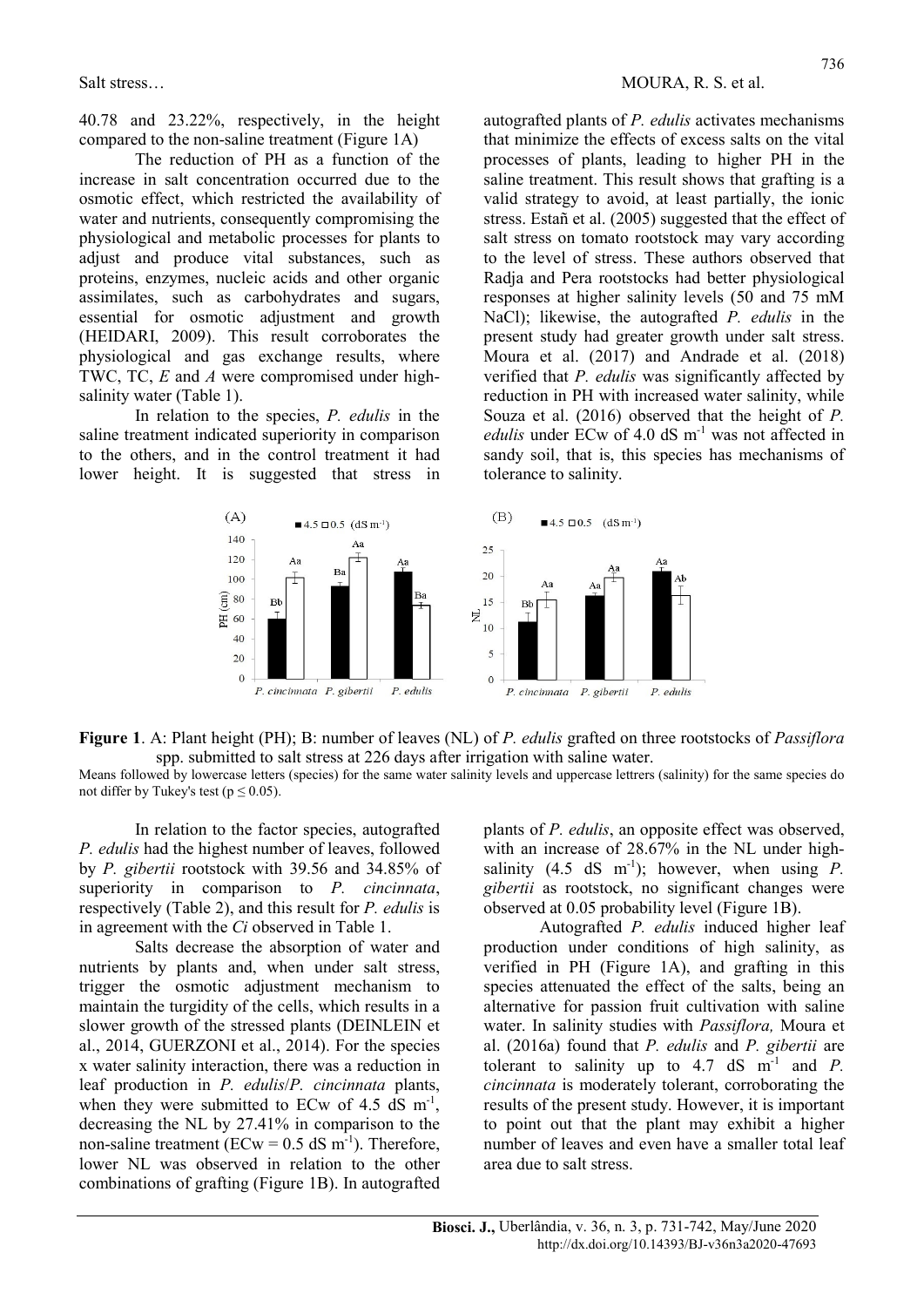The dry mass of the stem in the combination P. edulis/P. edulis was on average 35.12% higher compared to P. edulis/P. gibertii (Table 2), confirming the results of Ci and NL for the autografted plants of P. edulis. This response can be justified by the different morpho-anatomical characteristics of the species, which may have incompatibility between the xylem and phloem tissues when grafting is performed or due to the smaller diameter of the stem identified in this species, which may have influenced the dry mass of the stem of the scion (LIMA et al., 2017a). In addition, the grafting point may have affected the flow of hormones and other chemical compounds between rootstock and scion.

Marè, Mica and Cattivelli (2016) observed in autografted vines and different rootstocks that plants retain their genetic identity, but some transcription factors, mRNAs, microRNAs, RNAs, peptides, and proteins are mobile in their vascular system and can pass through the graft union; further, it is suggested that cells at the interface of the graft can induce an immune response as an effect due to the presence of a graft belonging to other species, corroborating results obtained in the present study for the P. gibertii rootstock.

Table 3 shows the significance of the F test and the means of the physico-chemical attributes of the fruit quality. The species had a significant effect only on peel thickness (PT), total soluble solids (TSS) and ratio of total soluble solids to titratable acidity (TSS/TA) ( $p < 0.05$ ). There was no single effect for salinity and interaction between the two studied factors.

Table 3. Summary of F test and means for fruit quality of P. edulis grafted on Passiflora spp. subjected to salt stress

| sucss                             |         |        |           |                   |        |        |                    |           |                   |  |
|-----------------------------------|---------|--------|-----------|-------------------|--------|--------|--------------------|-----------|-------------------|--|
| SV                                | FW      | FL     | <b>FD</b> | PT                | PW     | WP     | <b>TSS</b>         | <b>TA</b> | TSS/TA            |  |
| Species (S)                       | ns      | ns     | ns        | *                 | ns     | ns     | *                  | ns        | $\ast$            |  |
| Water salinity (WS)               | ns      | ns     | ns        | ns                | ns     | ns     | ns                 | ns        | ns                |  |
| Interaction $(S \times WS)$       | ns      | ns     | ns        | ns                | ns     | ns     | ns                 | ns        | ns                |  |
| CV(%)                             | 33.67   | 11.37  | 9.85      | 15.33             | 41.19  | 32.43  | 16.00              | 16.34     | 18.98             |  |
| P. edulis/Passiflora spp.<br>Mean |         |        |           |                   |        |        |                    |           |                   |  |
| P. cincinnata                     | 138.16a | 79.93a | 71.1a     | 7.03 <sub>b</sub> | 74.08a | 62.12a | 10.93 <sub>b</sub> | 3.15a     | 3.68 <sub>b</sub> |  |
| P. gibertii                       | 137.53a | 81.02a | 68.02a    | 7.06b             | 68.66a | 69.32a | 12.06ab            | 3.27a     | 3.76 <sub>b</sub> |  |
| P. edulis                         | 137.45a | 84.67a | 70.13a    | 8.55a             | 75.21a | 65.68a | 13.56a             | 2.97a     | 4.65a             |  |
| Water salinity ( $dS \, m^{-1}$ ) |         |        |           |                   |        |        |                    |           |                   |  |
| 0,5                               | 146.24a | 85.45a | 71,80a    | 7.75a             | 77.28a | 70.02a | 12.79a             | 3.20a     | 4.20a             |  |
| 4,5                               | 129.19a | 78.30a | 67.70a    | 7.35a             | 68.02a | 61.40a | 11.58a             | 3.06a     | 3.86a             |  |
| $\sim$ $\sim$ $\sim$              |         |        |           |                   |        |        |                    |           |                   |  |

SV: source of variation; ns: not significant and  $*$  significant ( $p \le 0.05$ ) by the F test of the analysis of variance. Means followed by the same letter in the column do not differ by Tukey's test at 0.05 probability level. FW: fruit weight - g; FL: fruit length - cm; FD: fruit diameter - mm; PT: peel thickness - mm; PW: peel weight - g; WP: weight of the pulp - g; TSS: total soluble solids - ºBrix; TA: titratable acidity - % and TSS/TA: ratio of total soluble solids to titratable acidity.

The peel thickness of the autografted P. edulis was higher (8.55 mm) when compared to the other grafting combinations (Table 3). However, this result is lower than that found by Nascimento et al.  $(2015)$  which was 9.25 mm. The values of the P. cincinnata and P. gibertii rootstocks are similar to those obtained by Freire et al. (2010) (7.11 mm) in fruits of plants irrigated with saline water (4.5 dS m<sup>-1</sup>). Fruits of yellow passion fruit with lower peel thickness have a higher proportion of pulp (NASCIMENTO et al., 2015). However, the results presented here did not differ for the pulp mass as a function of the salinity and the rootstock used (Table 3).

Autografted P. edulis had the highest value of total soluble solids of fruits (13.56 ºBrix), followed by P. gibertii rootstock  $(12.06 \text{ }^{\circ}B$ rix), while *P. cincinnata* showed the lowest value (10.39)

ºBrix). Nascimento et al. (2015) obtained maximum values of 12.78 and 11.29 ºBrix in treatments with and without the use of biofertilizer  $+$  NPK, while Freire et al. (2010) and Dias et al. (2011), working with biofertilizer and irrigation with saline water  $(4.5$  dS m<sup>-1</sup>), obtained fruits with values of 10.26 and 12.1 °Brix, respectively. However, no difference was observed between high and low salinity treatments in the present research, suggesting that the grafting technique may have had a positive influence on the quality of the fruits, reducing the deleterious effects of the salts on fruit quality, since they were not influenced by salinity.

The TSS values for autografting of P. edulis and P. gibertii rootstock are within the quality standards, in which the technical regulation for the establishment of the Identity and Quality Standards (IQS) for pulp of passion fruit of the Ministry of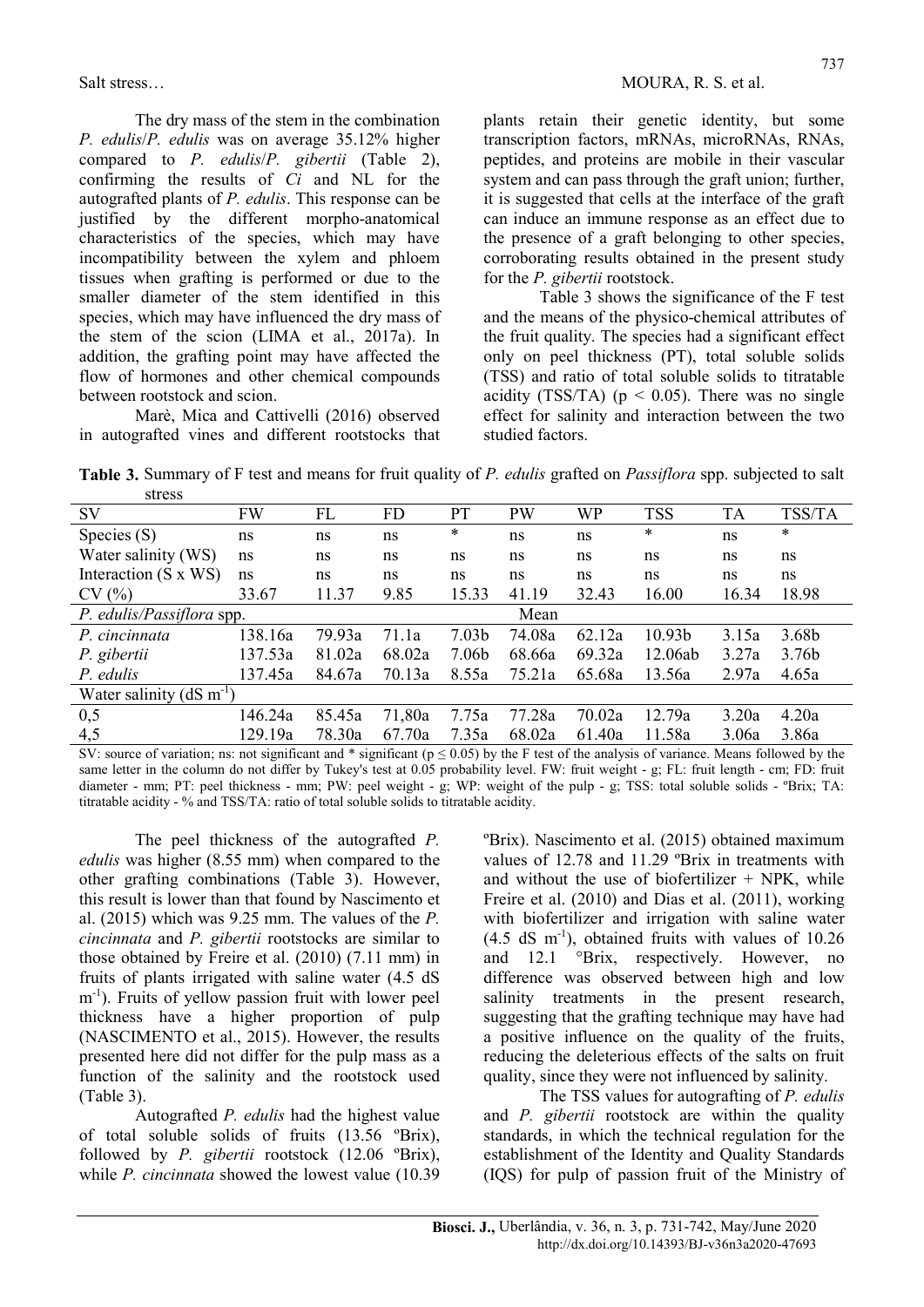Agriculture establishes the minimum value of 11 ºBrix for the soluble solids content (RAIMUNDO et al., 2009). On the other hand, the mean value of TSS in the P. cincinnata rootstock is not suitable for pulp production (10.39 °Brix). Morais (2017) in the evaluation of fruits of the same species found values ranging from 9.07 to 11.90 °Brix. This low value of ºBrix is perhaps directly related to the genetic characteristics of the species in interaction with the scion.

Autografted P. edulis showed a higher TSS/TA ratio, corroborating the characteristics of PT and TSS (Table 3) and also in the Ci (Table 1) and NL and SDM growth variables (Table 2). Moura et al. (2016b) found TSS/TA of 6.65 and 5.55 in P. edulis submitted to different doses of nitrogen, values higher than that found in the present study, but this superiority may be attributed to nitrogen fertilization. On the other hand, the values of TSS/TA indicate the palatability of the fruits because the balance between acids and sugars is more representative than the individual evaluation of these parameters (BRITO NETO et al., 2011).

In general, the salinity of the water affected only the gas exchange (rate of  $CO<sub>2</sub>$  assimilation and transpiration) and physiological variables (total chlorophyll and total water consumption), since the interaction between the factors (water salinity x species) only affected the growth in plant height and number of leaves. In relation to the species, autografted P. edulis stood out from the other species, with higher internal  $CO<sub>2</sub>$  concentration, number of leaves, stem dry mass, fruit peel thickness, total soluble solids of the pulp and TSS/TA ratio.

### **CONCLUSIONS**

The salinity of the irrigation water compromises the gas exchange (rate of  $CO<sub>2</sub>$ ) assimilation and transpiration) and physiological variables (total chlorophyll and total water consumption) in grafted P. edulis.

The interaction between the factors (water salinity x species) only affects the growth in plant height and number of leaves.

In relation to the species, autografted P. edulis stood out from the others, showing higher internal  $CO<sub>2</sub>$  concentration, number of leaves, stem dry mass, fruit peel thickness, total soluble solids of the pulp and TSS/TA ratio.

The autografted P. edulis under salt stress conditions develops vital mechanisms (TSS and TSS/TA), which attenuate the effects of salinity on the physico-chemical quality of the fruits.

#### ACKNOWLEDGMENTS

To the Coordination for the Improvement of Higher Education Personnel (CAPES), to the National Council for Scientific and Technological Development (CNPq) for granting scholarships to the authors, to the Post Graduate Program in Agricultural Engineering of the Universidade Federal do Recôncavo da Bahia and Embrapa Cassava and Fruits of Cruz das Almas - BA, for providing the infrastructure facilities to conduct the experiment.

RESUMO: A produção de maracujazeiro enxertado é uma alternativa para adaptação das plantas a ambientes salinos. Objetivou-se avaliar o efeito do estresse salino na fisiologia, biometria e qualidade de frutos de P. edulis enxertado em espécies de Passiflora spp. O delineamento utilizado foi inteiramente casualizado, em esquema fatorial 3 x 2, sendo três espécies de Passiflora (P. edulis, P. gibertii e P. cincinnata) tendo como copa P. edulis e dois níveis de salinidade de água de irrigação  $(0,5 - \text{testemunha e } 4,5 \text{ dS } \text{m}^{-1})$ , com quatro repetições. A salinidade da água compromete as trocas gasosas (taxa de assimilação de  $CO_2$  e transpiração) e variáveis fisiológicas (clorofila total e consumo hídrico total) em P. edulis enxertado. A interação entre os fatores (salinidade da água x espécie) compromete apenas o crescimento em altura de plantas e número de folhas. Em relação às espécies, o P. edulis auto enxertado se destaca em relação as demais espécies apresentando maior concentração interna de CO<sub>2</sub>, número de folhas, massa seca de caule, espessura da casca do fruto, sólidos solúveis totais (SST) da polpa e razão sólidos solúveis totais por acidez titulável (SST/AT). O P. edulis auto enxertado sob condições de salinidade, desenvolve mecanismos vitais (SST e SST/AT), que atenuam os efeitos do estresse salino na qualidade físico-química dos frutos.

PALAVRAS-CHAVE: Enxertia. Passiflora cincinnata. Passiflora gibertii. Salinidade. Trocas gasosas.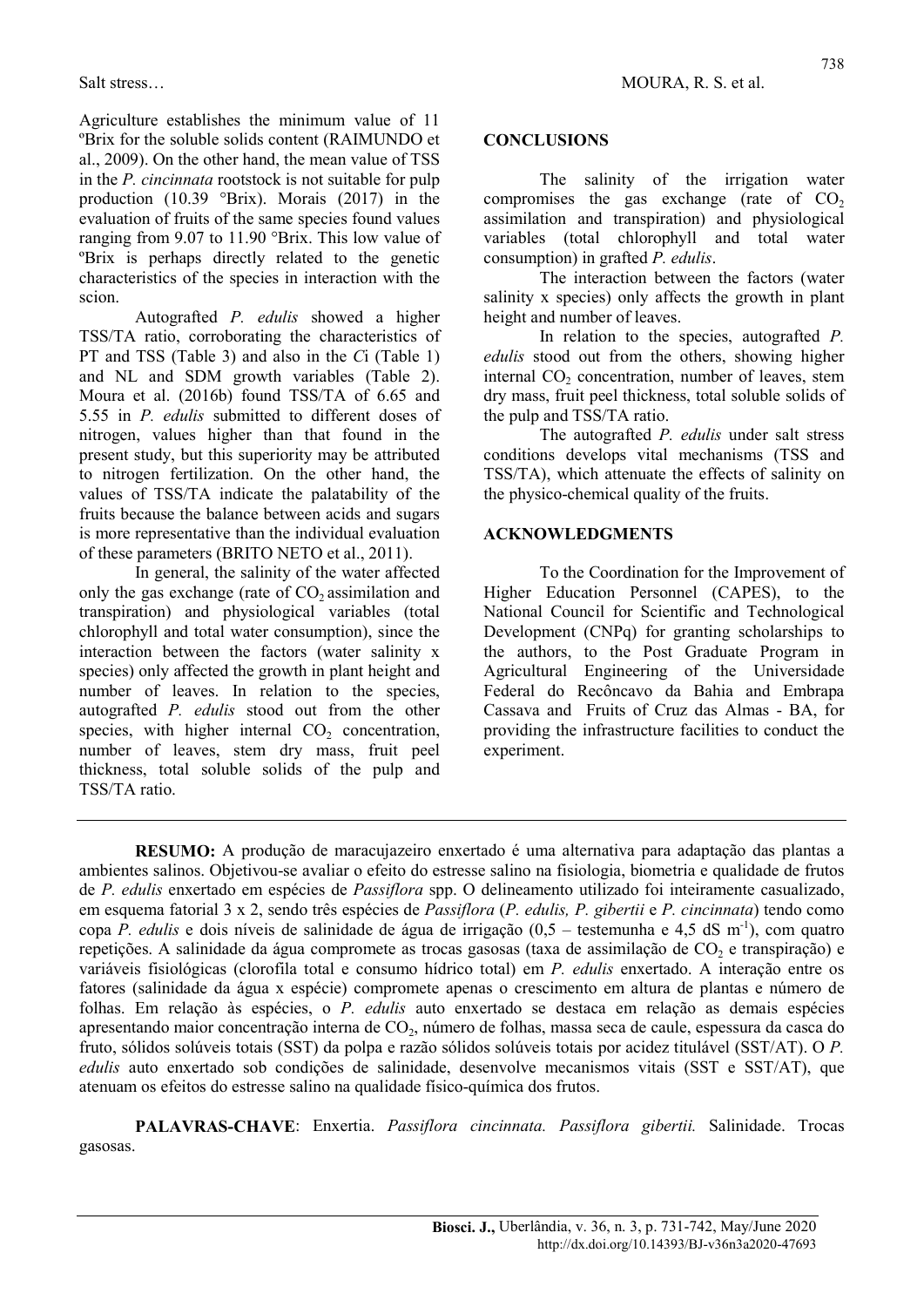## **REFERENCES**

ALEXANDRE, R. S.; LOPES, J. C.; TIRADENTES, A. T.; BRUCKNER, C. H.; OTONI, W. C. Metodologia de minienxertia em maracujazeiro. Revista Brasileira de Fruticultura, Jabuticabal, v. 35, n. 1, p. 329-332, Nov. 2013. https://doi.org/10.1590/S0100-29452013000100040

AMORIM, A. F.; GOMES FILHO, E.; BEZERRA, M. A.; PRISCO, J. T.; LACERDA, C. F. Respostas fisiológicas de plantas adultas de cajueiro anão precoce à salinidade. Revista Ciência Agronômica, Fortaleza, v. 41, n. 1, p. 113-121, Mar. 2010.

ANDRADE, J. R.; MEDEIROS, A. S.; MAIA JÚNIOR, S. O.; REZENDE, L. P.; ARAÚJO NETO, J. C. Germination and morphophysiology of Passion fruit seedlings under salt water irrigation. Pesquisa Agropecuária Tropical, Goiânia, v. 48, n. 3, p. 229-236, Dez. 2018. https://doi.org/10.1590/1983- 40632018v4852710

BEZERRA, I. L.; NOBRE, R. G.; GHEYI, H. R.; LIMA, G. S.; BARBOSA. J. L. Physiological indices and growth of 'Paluma' guava under saline water irrigation and nitrogen fertigation. Revista Caatinga, Mossoró, v. 31, n. 4, p. 808 - 816, Jan. 2018. https://doi.org/10.1590/1983-21252018v31n402rc

BRITO NETO, J. F.; PEREIRA, W. E.; CAVALCANTE, L. F.; ARAÚJO, R. C.; LACERDA, J. S. Produtividade e qualidade de frutos de mamoeiro 'Sunrise Solo' em função de doses de nitrogênio e boro. Semina: Ciências Agrária, Londrina, v. 32, n. 1, p. 69-80, Jan. 2011. https://doi.org/10.5433/1679- 0359.2011v32n1p69

BRITO, M. E. B.; FERNANDES, P. D.; GHEYI, H. R.; MELO, A. S.; SOARES FILHO, W. S.; SANTOS, R. T. Sensibilidade à salinidade de híbridos trifoliados e outros porta-enxertos de citros. Revista Caatinga, Mossoró, v. 27, n. 1, p. 17-27, Mar. 2014.

BRITO, M. E. B.; SÁ, F. V. S.; SILVA, L. A.; MOREIRA, R. C. L.; PEREIRA, F. H. F.; SOARES FILHO, W. S. Crescimento e trocas gasosas de porta-enxertos de citros em sistema hidropônico alternativo. Irriga, Botucatu, Edição Especial, p. 166-180, Fev. 2016. https://doi.org/10.15809/irriga.2016v1n1p166-180

CAVICHIOLI, J. C.; CORRÊA, L. de S.; GARCIA, M. J. de M.; FISCHER, I. H. Desenvolvimento, produtividade e sobrevivência de maracujazeiro-amarelo enxertado e cultivado em área com histórico de morte prematura de plantas. Revista Brasileira de Fruticultura, Jaboticabal, v. 33, n. 2, p. 567-574, Jun. 2011. https://doi.org/10.1590/S0100-29452011005000075

CHA-UM, S.; KIRDMANEE, C. Remediation of salt-affected soil by the addition of organic matter: an investigation into improving glutinous rice productivity. Scientia Agricola, Piracicaba, v. 68, n. 4, p. 406-410, Jul. 2011. https://doi.org/10.1590/S0103-90162011000400003

COELHO, D. S.; SIMÕES, W. L.; SALVIANO, A. M.; MESQUITA, A. C.; ALBERTO, K. C. Gas exchange and organic solutes in forage sorghum genotypes grown under different salinity levels. Revista Brasileira de Engenharia Agrícola e Ambiental, Campina Grande, v. 22, n. 4, p. 231-236, Fev. 2018. https://doi.org/10.1590/1807-1929/agriambi.v22n4p231-236

DEINLEIN U.; STEPHAN A. B.; HORIE, T. LUO. W, XU. G.; SCHROEDER J. I. Plant salt-tolerance mechanisms, Trends in Plant Science, v. 6, p. 371-379, Jun. 2014. https://doi.org/10.1016/j.tplants.2014.02.001

DIAS, N. S.; BLANCO, F. F.; SOUZA, E. R.; FERREIRA, J. F. S.; SOUSA NETO, O. N.; QUEIROZ, Í. S. R., Efeitos dos sais no solo e na planta. In: GHEYI, H. R.; DIAS, N. S.; LACERDA, C. F;, GOMES FILHO, E. (ed.). Manejo da salinidade na agricultura: estudos básicos e aplicados. 2.ed. Fortaleza: INCTSal. 2016. p. 151-161.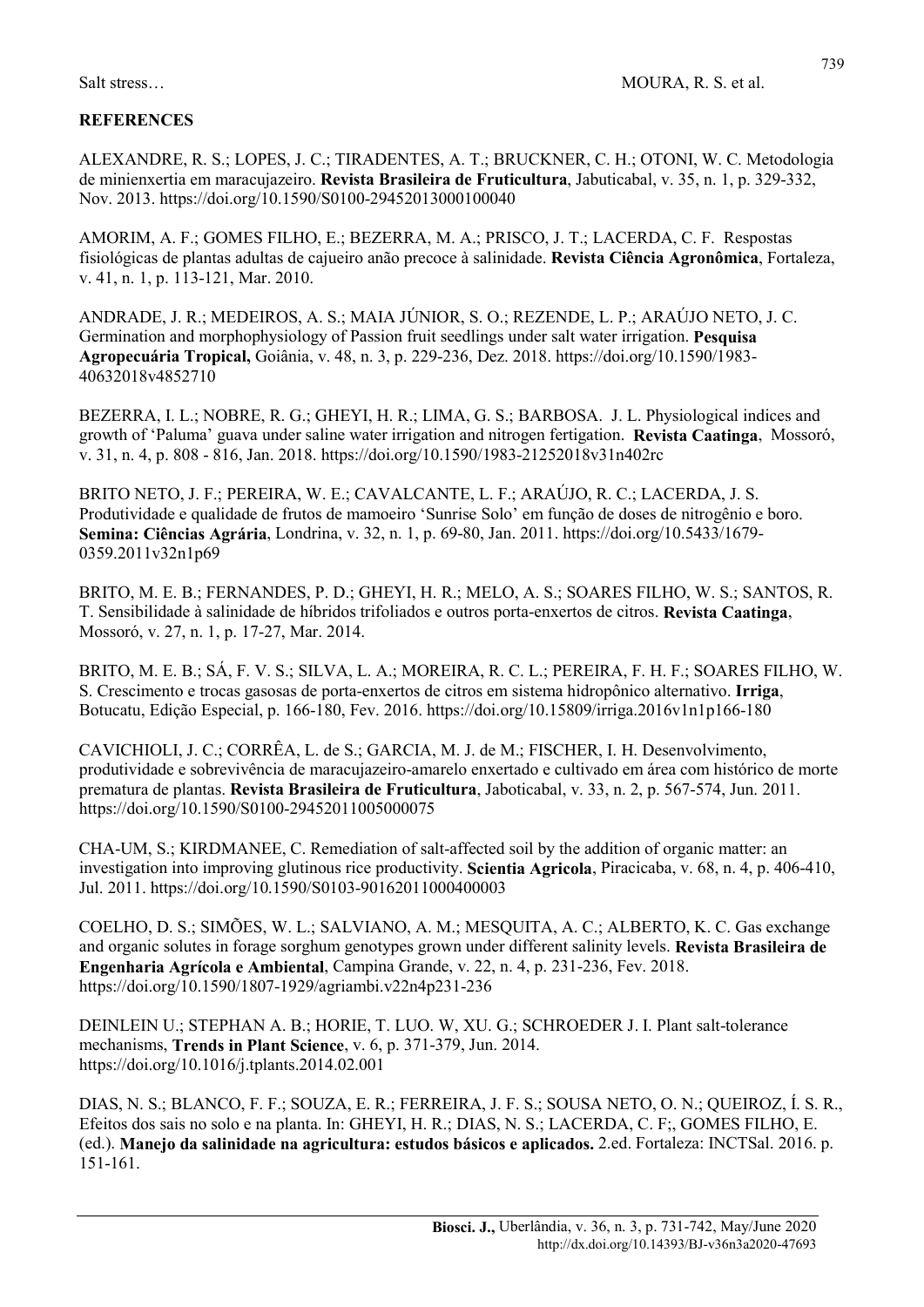DIAS, T. J.; CAVALCANTE, L. F.; LEON, M. J.; SANTOS, G. P.; ALBUQUERQUE, R. P. F. Produção do maracujazeiro e resistência mecânica do solo com biofertilizante sob irrigação com águas salinas. Revista Ciência Agronômica, Fortaleza, v. 42, n. 3, p. 644-651, Jul. 2011. https://doi.org/10.1590/S1806- 66902011000300010

EMBRAPA – Empresa Brasileira de Pesquisa Agropecuária. Boletim meteorológico da estação convencional de Cruz das Almas, BA: variabilidade e tendências climáticas. Silva, T. S. M., Coelho Filho, M. A., Coelho, E. F. – [recurso eletrônico] - Cruz das Almas: Embrapa Mandioca e Fruticultura. 2016. Disponivel em: https://www.researchgate.net/publication/305789702\_Boletim\_meteorologico\_da\_estacao\_convencional\_de\_C ruz\_das\_Almas\_BA\_variabilidade\_e\_tendencias\_climaticas. Acesso em 05 Nov. 2018.

ESTAÑ, M. T.; MARTINEZ-RODRIGUEZ, M. M.; PEREZ-ALFOCEA, F.; FLOWERS, T. J.; BOLARIN, M. C. Grafting raises the salt tolerance of tomato through limiting the transport of sodium and chloride to the shoot. Journal of Experimental Botany, Lancaster, v. 56, n. 412, p. 703-712, Fev. 2005. https://doi.org/10.1093/jxb/eri027

FREIRE, J. L. O.; CAVALCANTE, L. F. ; REBEQUI, A. M.; DIAS, T. J.; NUNES, J. C.;CAVALCANTE, I. H. L. Atributos qualitativos do maracujá amarelo produzido com água salina, biofertilizante e cobertura morta no solo. Revista Brasileira de Ciências Agrárias, Recife, v. 5, n. 1, p.102-110, Jan. 2010. https://doi.org/10.5039/agraria.v5i1a674

FREIRE, J. L. O.; DIAS, T. J.; CAVALCANTE, L, F.; FERNANDES, P. D.; LIMA NETO, A. J. Rendimento quântico e trocas gasosas em maracujazeiro amarelo sob salinidade hídrica, biofertilização e cobertura morta.. Revista Ciência Agronômica, Fortaleza, v. 45, n. 1, p. 82-91, Jan. 2014. https://doi.org/10.1590/S1806- 66902014000100011

GADELHA, C. G.; MIRANDA, R. S.; ALENCAR, N. L. M.; COSTA, J. H.; PRISCO, J. T.; GOMES-FILHO, E. Exogenous nitric oxide improves salt tolerance during establishment of Jatropha curcas seedlings by ameliorating oxidative damage and toxic ion accumulation. Journal of Plant Physiology, Melbourne, v. 212, n. 1, p. 69-79, Fev. 2017. https://doi.org/10.1016/j.jplph.2017.02.005

GUERZONI, J. T. S.; BELINTANI, N. G.; MOREIRA, R. M. P.; HOSHINO, A. A.; DOMINGUES, D. S.; BESPALHOK FILHO, J.;C., VIEIRA, L. G. E. Stress induced D1-pyrroline-5-carboxylate synthetase (P5CS) gene confers tolerance to salt stress in transgenic sugarcane. Acta Physiologiae Plantarum, Kraków, v. 36, p. 309-2319, Mai. 2014. https://doi.org/10.1007/s11738-014-1579-8

HEIDARI, M. Variation in seed germination, seedling growth, nucleic acid and biochemical component in canola (Brassica napus L.) under salinity stress. Asian Journal of Plant Science, Faisalabad, v. 8, p. 557-561, Jan. 2009. https://doi.org/10.3923/ajps.2009.557.561

IBGE, 2018. IBGE – Instituto Brasileiro de Geografia e Estatística Disponível em: <https://sidra.ibge.gov.br/tabela/1613#resultado. Acesso em 18 Jul. 2018.

JESUS, O. N.; OLIVEIRA, E. J.; FALEIRO, F. G.; SOARES, T. L.; GIRARDI, E. A. Illustrated morphoagronomic descriptors for Passiflora spp. editors. – Brasíla, DF: Embrapa, 2017, 122 p.

LARCHER, W. Ecofisiologia vegetal. 1. ed. São Carlos: Rima, 2006. 531p.

LEITE, M. J. H.; GOMES, A. D. V.; SANTOS, R. V. Comportamento inicial do maracujazeiro em solos afetados por sais submetidos a tratamentos alternativos com o uso de coprodutos de mineradoras. Irriga, Botucatu, v. 20, n. 3, p. 401-413, Jun. 2015. https://doi.org/10.15809/irriga.2015v20n3p401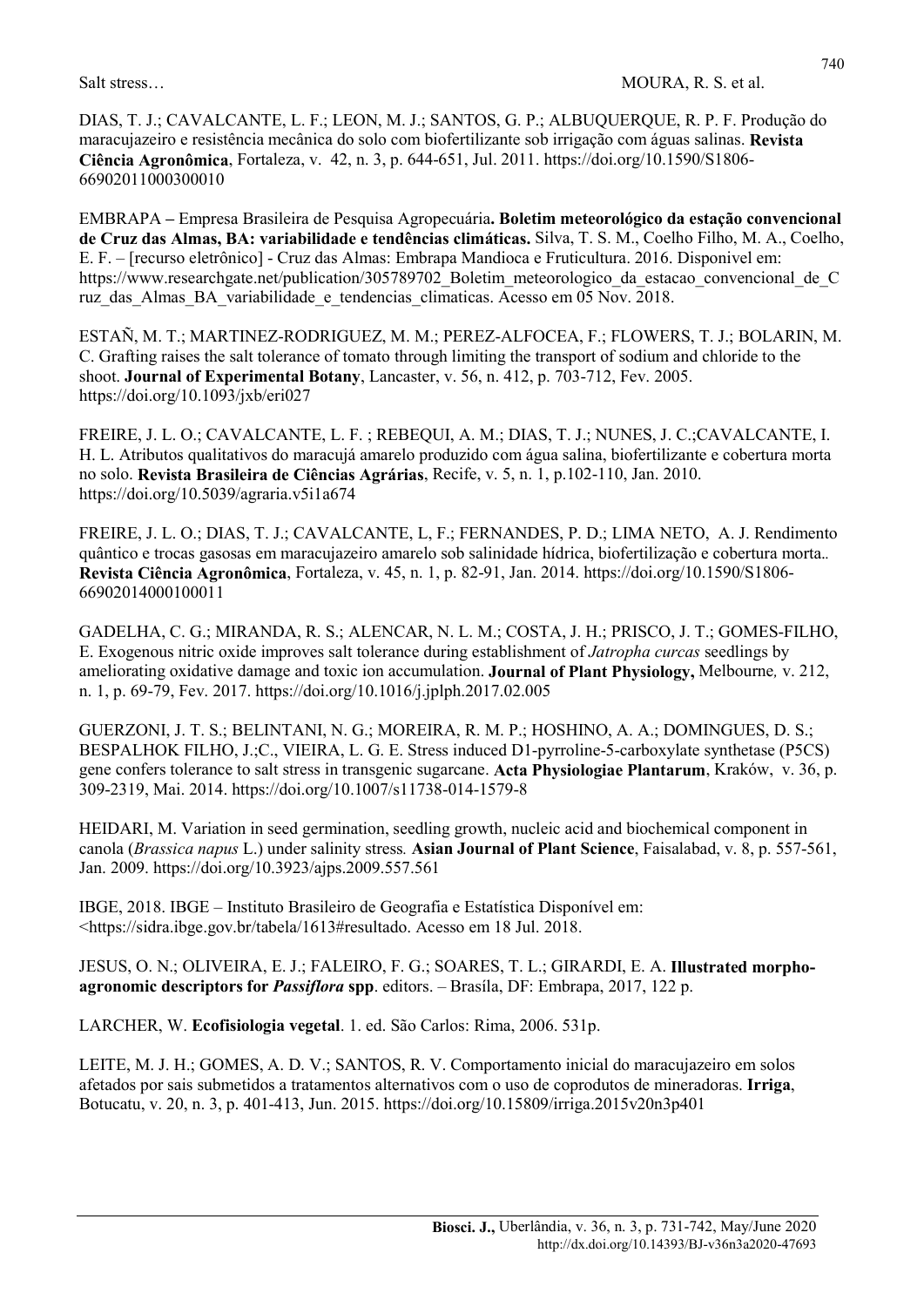LIMA, G. S.; GHEYI, H. R.; NOBRE, R. G.; SOARES, L. A. A.; FERNANDES, P. D.; FURTADO, G. F. Trocas gasosas, pigmentos cloroplastídicos e dano celular na mamoneira sob diferentes composições catiônica da água. Irriga, Botucatu, v. 22, n. 4, p. 757-774, Out. 2017a. https://doi.org/10.15809/irriga.2017v22n4p757- 774

LIMA, L. K. S.; SOARES, T. L.; SOUZA, E. H.; JESUS, O. N.; GIRARDI, E. A. Initial vegetative growth and graft region anatomy of yellow passion fruit on *Passiflora* spp. Rootstocks. Scientia Horticulturae, Murcia, v. 215, n. 1, p. 134-141, Jan. 2017b. https://doi.org/10.1016/j.scienta.2016.12.001

MARÈ, C.; MICA, E.; CATTIVELLI, L. Molecular advances in rootstock-scion interaction in grapevine. Acta Horticulturae, Leuven, v. 1136, n. 1, p. 155-160, Jul. 2016. https://doi.org/10.17660/ActaHortic.2016.1136.21

MONTAÑA, A. L.; GERHARD, F.; STANISLAV, M.; GUILLERMO, Z. Effect of NaCl salinity on seed germination and seedling emergence of purple passion fruit (Passiflora edulis Sims). Agronomía Colombiana, Bogodá, v. 32, n. 2, p. 188-195, Ago. 2014. https://doi.org/10.15446/agron.colomb.v32n2.38287

MORAIS, L. S. Avaliação das características físico químicas do Passiflora cincinnata em condições ambientes e refrigeradas. 2017. 25p. Trabalho de Conclusão de Curso – Universidade de Brasília Faculdade UNB - Curso de Gestão do Agronegócio, Planaltina –DF, 2017.

MOURA, R. S.; GHEYI, H. R.; COELHO FILHO, M. A.; JESUS, O. N.; LIMA, L. K. S.; CRUZ, C. S. Formation of seedlings of species from the genus *Passiflora* under saline stress. **Bioscence Journal**, Uberlândia, v. 33, n. 5, p. 1197-1207, Set. 2017.

MOURA, R. S.; GHEYI, H. R.; COELHO FILHO, M. A.; JESUS, O. N.; SILVA SÁ, F. V.; LIMA, L. K. S. Tolerance of passion fruit species under salt stress. International Journal of Current Research, Patiala, v. 8, n. 9, p. 37689-37695, Set. 2016a. https://doi.org/10.14393/BJ-v33n5a2017-36957

MOURA, R. S.; RIBEIRO, A. A; SIMEAO, M.; SIMAO, L. P. L.; SOUSA, D. R.; SILVA, E. M.; LIMA. C. J. G. S.; SILVA JUNIOR, G. B. Productivity and physico-chemical quality of yellow passion-fruit cultivated under different nitrogen sources through fertigation. International Journal of Current Research, Patiala, v. 8, n.11, p. 42003-42009, Nov. 2016b.

MUNNS, R.; TESTER M. Mechanisms of salinity tolerance. Annual Review of Plant Biology, Palo Alto, v. 59, p. 651-681, 2008. https://doi.org/10.1146/annurev.arplant.59.032607.092911

NASCIMENTO, J. A. M.; CAVALCANTE, L. F.; DANTAS, S. A. G.; MEDEIROS, S. A. S.; DIAS, T. J. Biofertilizante e adubação mineral na qualidade de frutos de maracujazeiro irrigado com água salina. Irriga, Botucatu, v. 20, n. 2, p. 220-232, Jul. 2015. https://doi.org/10.15809/irriga.2015v20n2p220

NASCIMENTO, R. L.; SILVA, J. A. B.; BASSOI, L. H.; PEREIRA, G.; COSTA, B. R. S.; OLIVEIRA, V. S. Trocas gasosas e composição físico-química de vinhos em função de estratégias de irrigação. Irriga, Botucatu, Edição Especial, p. 205-217, Ago. 2016. https://doi.org/10.15809/irriga.2016v1n01p205-217

NEVES, A. L. R.; LACERDA, C. F.; GUIMARÃES, F. V. A.; HERNANDEZ, F. F. F.; SILVA, F. B.; PRISCO, J. T.; GHEYI, H. R. Acumulação de biomassa e extração de nutrientes por plantas de feijão de cordas irrigadas com água salina em diferentes estádios de desenvolvimento. Ciência Rural, Santa Maria, v. 39, p. 758-765, Jun. 2009. https://doi.org/10.1590/S0103-84782009005000014

OLIARI, L. S.; GILES, J. A. D.; MAYRINCK, L. G.; OLIVEIRA, J. P. B.; LOPES, J. C.; OTONI, W. C.; SCHMILDT, E. R.; AOYAMA, E. M.; ALEXANDRE, R. S. Mini-grafting of adult *Passiflora edulis* Sims f. flavicarpa Deg. scions on to vegetatively propagated adult rootstocks of P. mucronata Lam. Australian Journal of Crop Science, Canberra, v. 10, n. 1, p. 490-496, Jan. 2016.